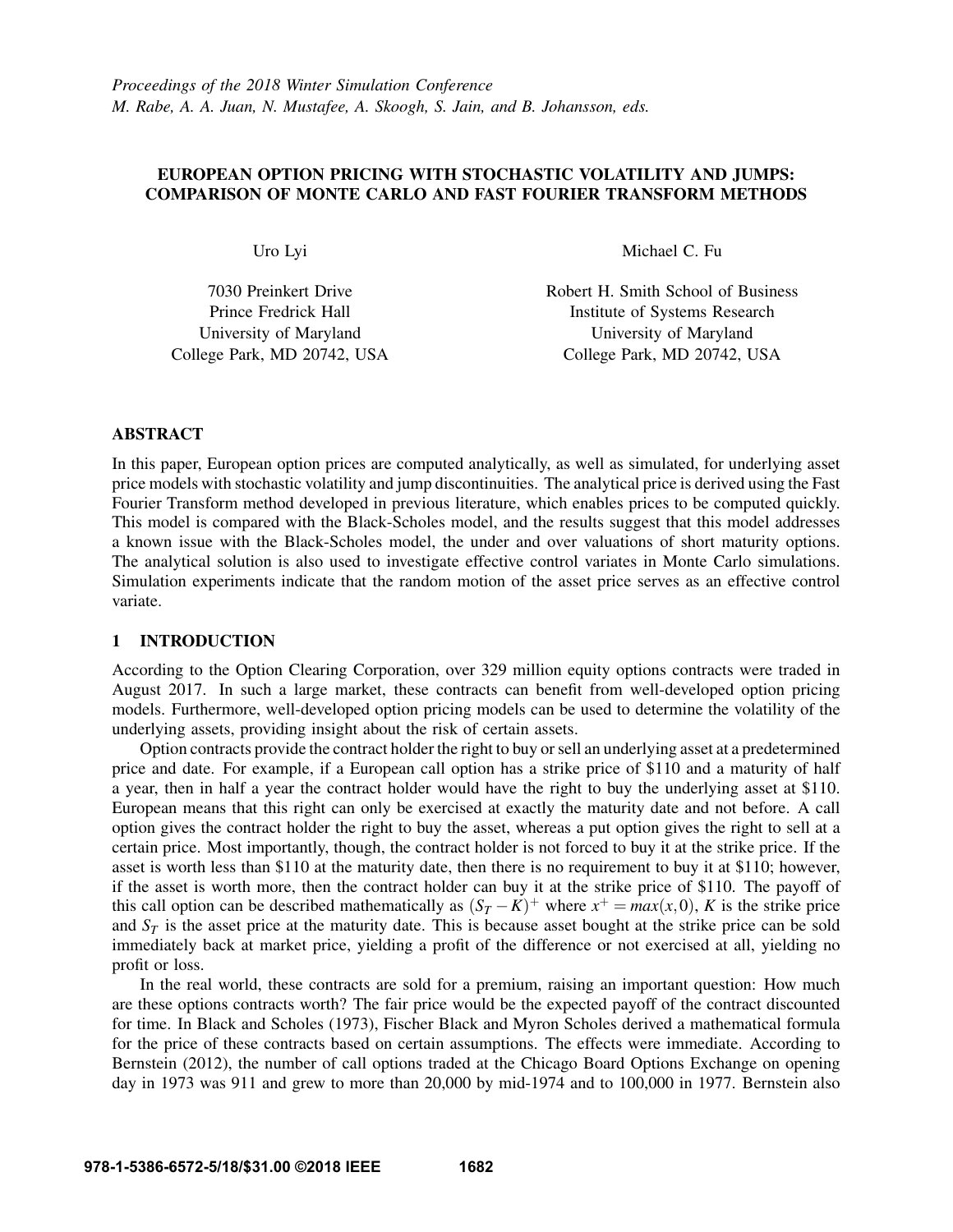comments that every trader in the Chicago Board Options Exchange was using the Black-Scholes model. However, today there are known flaws with their model and assumptions.

The Black-Scholes model has a few key assumptions. The first is that the underlying asset follows Geometric Brownian Motion (GBM), which takes the form  $dS_t = \mu S_t dt + \sigma S_t dW_t$ , where  $dW_t$  is a Wiener Process. This leads to one of the major issues with the Black-Scholes framework. In GBM, the random motion is normally distributed, and thus extreme changes in prices are rare, resulting in severe undervaluations of short maturity options that are deep out-of-the-money. "Deep" refers to a large difference between the strike price and current asset price. For example, if the current asset price is \$50 and the strike price is \$100 on a call option, the option would be called deep out-of-the-money. An example of a deep in-the-money call option would be one where the asset price is \$100 and the strike price is \$50. In the Black-Scholes model, the lack of extreme changes in asset price makes it almost impossible for these deep out-of-the-money options to get in the money in that short period of time. Thus, the Black-Scholes model prices them far cheaper than they are sold for in the real market. For the same reasons the Black-Scholes model has been known to overvalue deep in-the-money options. One common solution is to add jump discontinuities in the asset price. These jumps can represent earnings reports or unexpected real-world events that cause shocks in the market. These jump discontinuities allow the asset to make large movements over short periods of time, allowing the results to more closely match the empirical data.

The second issue comes from the assumption that the volatility of underlying asset remains constant from the beginning of the contract until the end. There is empirical evidence that contradicts this assumption, which is reflected in the volatility smile illustrated in Figure 1. If the underlying asset is assumed to have



Figure 1: Example graph of the implied volatility for a single stock option across different strike prices, showing the well-known volatility smile.

constant volatility, then across all strike prices the implied volatility should be the same. Note, implied volatility is the calculated volatility of the asset that would yield the observed option price in the Black-Scholes model. However, the curve in Figure 1 has been observed in real data, suggesting that the volatility is not constant. As a result, stochastic volatility has been added to many recent models, where volatility is also a stochastic process.

Adding jumps and stochastic volatility to the original Black-Scholes model, however, creates challenges with tractability. Since Monte Carlo simulations are computationally expensive, analytical solutions are usually desirable. In addition, there has been literature suggesting the use of Fast Fourier Transform (FFT) to increase computational speeds even further. The idea of using FFT was proposed in Carr and Madan (1999). They used FFT to invert a characteristic function and recover a probability density function, which was then used to price the option by calculating the expected payoff using the recovered probability density function.

We propose using the FFT to invert the characteristic function of the Heston (1993) model of stochastic volatility and combining it with a separate jump distribution, leading to a model that contains jumps and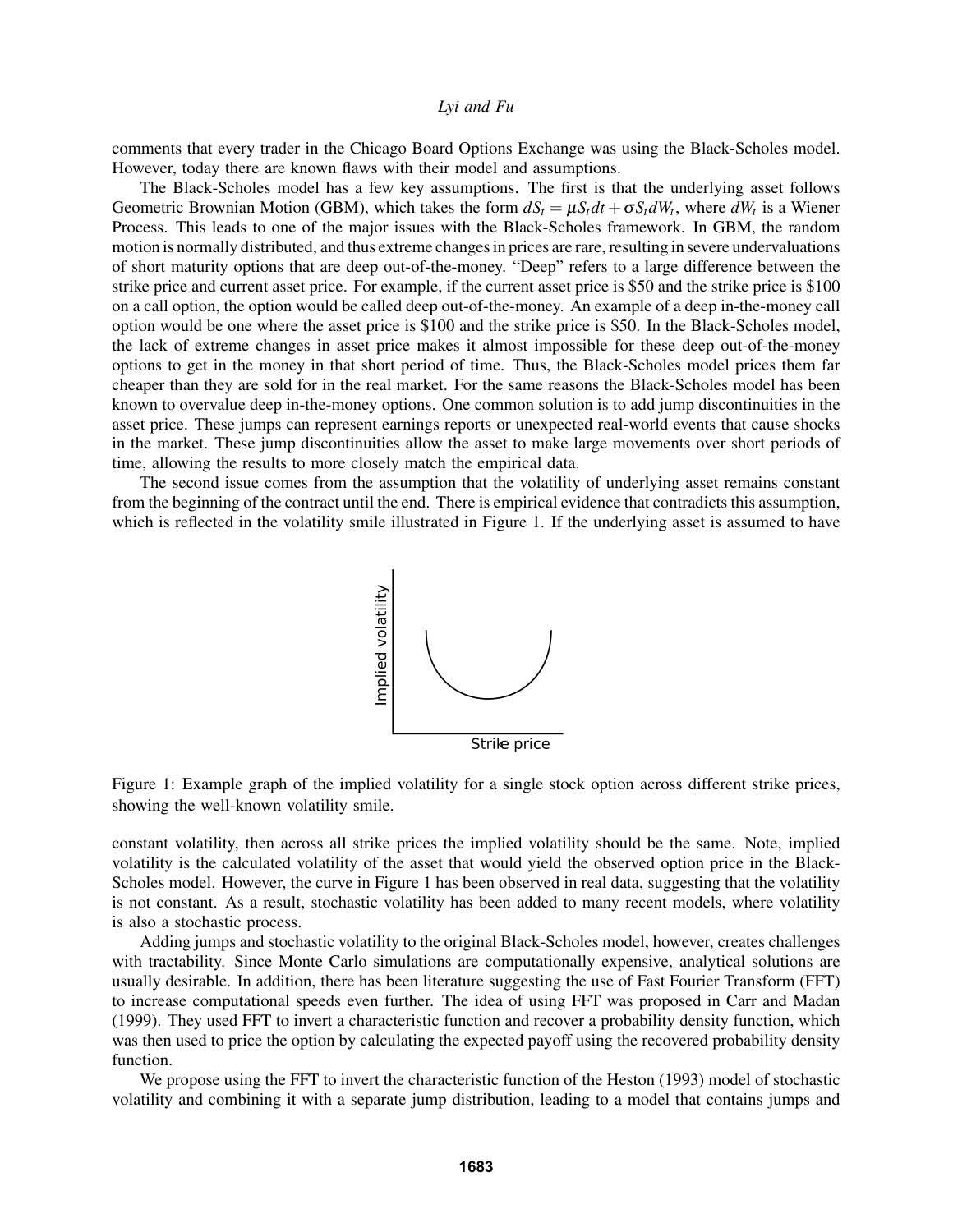stochastic volatility while remaining computationally inexpensive. The Heston model was chosen because it has a known characteristic function for the log asset price. Furthermore, it has been widely studied and applied to real data (Crisóstomo 2015). A similar model and method was proposed in Yan and Hanson (2006), but our approach is able to accommodate general jump distributions rather than being limited to log-uniform jump distributions.

When the characteristic function is not known, Monte Carlo techniques are often used, and variance reduction techniques such as control variates are important for computational efficiency. Effective control variates allow fewer replications while maintaining the same level of precision. Using the model developed in this paper as a benchmark, we investigate several candidate control variates and evaluate them on numerical examples.

In summary, our contribution is both a new analytical model that accounts for stochastic volatility and jumps and also an investigation of control variates for Monte Carlo simulation. The rest of the paper is organized as follows. Section 2 will provide the overview of the the model, discussing the characteristic function inversion and final jump height distribution construction. Section 3 contains the Monte Carlo simulation framework and information on the control variates used. The numerical results from the model and Monte Carlo simulation experiment are in Section 4, and Section 5 contains the conclusions and potential future research directions.

#### 2 ANALYTICAL APPROACH

#### 2.1 Stochastic Volatility Model

Stochastic volatility diffusion processes have been well studied. One of the most famous stochastic volatility models is the following proposed in Heston (1993):

$$
dS_t = \mu S_t dt + \sqrt{V_t} S_t dW_{1,t}
$$
  
\n
$$
dV_t = \kappa (\theta - V_t) dt + \varepsilon \sqrt{V_t} dW_{2,t}
$$
  
\n
$$
dW_{1,t} W_{2,t} = \rho dt.
$$
\n(1)

where  $S_t$  and  $\mu$  are the asset price at time *t* and risk-free return rate, respectively,  $k$ ,  $\varepsilon$  and  $\theta$  are the mean reversion speed, volatility of volatility, and mean volatility, respectively, and the two Wiener processes,  $W_{1,t}$  and  $W_{2,t}$ , have correlation  $\rho$ . Volatility in this model is a mean-reverting stochastic process; as  $V_t$ deviates from  $\theta$ , the drift moves the process back towards  $\theta$ . The speed at which the process reverts can be controlled using  $\kappa$ , while  $\varepsilon$  controls volatility of the volatility process.

#### 2.2 Characteristic Function Inversion

Heston (1993) derived the characteristic function for  $\ln(S_T)$ , the log asset price at the maturity date. The characteristic function can be used to recover a probability density function (PDF), because the characteristic function is essentially the Fourier transform of the PDF,

$$
f_X(x) = \frac{1}{\pi} \int_0^\infty e^{-itx} \phi_X(t) dt,
$$
\n(2)

where  $f_X(x)$  is the probability density function of the random variable *X* and  $\phi_X(t)$  is the characteristic function of the random variable *X*. Using the Fast Fourier Transform (FFT), it is possible to efficiently invert the characteristic function and recover a PDF. FFT is an algorithm that quickly computes the Discrete Fourier Transform (DFT) of a given sequence  $\{a_m\}$  given by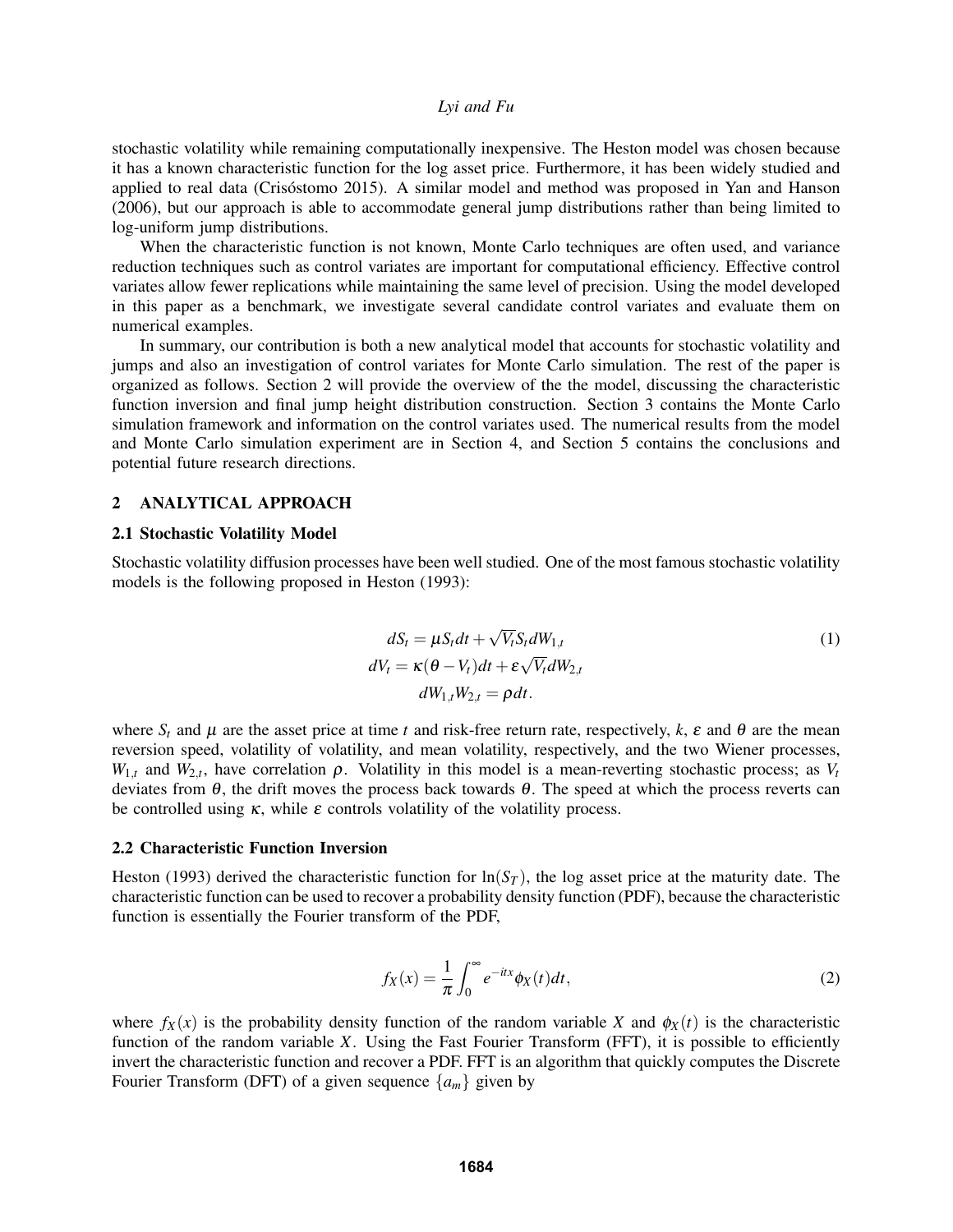$$
A_k = \sum_{m=0}^{N-1} a_m e^{-2\pi i \frac{mk}{N}}.
$$
\n(3)

The FFT algorithm is useful because it reduces the number of computations from  $O(N^2)$  to  $O(N \log N)$ , where *N* is a power of 2 and the number of elements in the series. The DFT maps the sequence  ${a_m}$  to a new sequence  $\{A_k\}$ . In this case,  $\{A_k\}$  will represent the PDF values. To approximate (2), the trapezoidal rule is used to write a series approximation:

$$
\frac{1}{\pi} \int_0^\infty e^{-itx} \phi_X(t) dt \approx \frac{1}{\pi} \sum_{m=0}^{N-1} \delta_m e^{-it_m x} \phi_X(t_m) \Delta t
$$
\n
$$
t_m = m \Delta t.
$$
\n(4)

where  $\delta_m$  is equal to  $\frac{1}{2}$  for  $m = 0$  and equal to 1 for all other values of m. The sum in (4) is very similar to (3), and with a few modifications, it becomes the same form. First, by setting the product ∆*x*∆*t* equal to  $2\pi/N$ ,  $e^{-imk2\pi/N}$  is equivalent to  $e^{-it_mx_k}$ , where  $t_m$  is the sequence of *t* values for which the characteristic function was calculated, and  $x_k$  is the sequence of x values for which the PDF values are approximated. Furthermore, there needs to be a shift factor  $e^{ibt_m}$ , which will allow the PDF to be calculated for a chosen initial *x* value, so that  $x_k$  ranges from  $-b$  to  $-b+(N-1)\Delta x$ . Using all this, the final series  $a_m$  can be written in the following way:

$$
a_m = \frac{1}{\pi} \delta_m e^{ibt_m} \phi_X(t_m) \Delta t
$$

$$
\Delta x \Delta t = \frac{2\pi}{N}
$$

$$
f_X(-b + k\Delta x) = \sum_{m=0}^{N-1} a_m e^{-2\pi i \frac{mk}{N}}.
$$

This series will yield approximate PDF values for all *x* values of  $-b + k\Delta x$  where  $k = 0, 1, 2, ..., N - 1$ .

#### 2.3 Adding Jumps

To factor in jumps, a Compound Poisson jump process is introduced, meaning that the jumps occur according to a Poisson process with the height of the jump being a random value from a specified single jump height probability distribution. The goal in this section is to derive a jump height probability distribution that takes into account all possible numbers of jumps that could occur over the lifetime of the option. To find this probability distribution, first note that given *n* jumps, the jump height probability distribution is an *n*-fold convolution of the single jump height probability distribution. Then, to derive the final total probability distribution, sum each of the distributions for a specific number of jumps after scaling them by the probability of that many jumps occurring, i.e.,

$$
F = \sum_{n=0}^{\infty} \frac{\lambda^n e^{-\lambda}}{n!} F_n.
$$
 (5)

where *F* is the probability distribution of total jump heights, *n* is the number of jumps,  $F_n$  is the probability distribution of jump heights from *n* jumps, and  $\lambda$  is the Poisson arrival rate of jumps.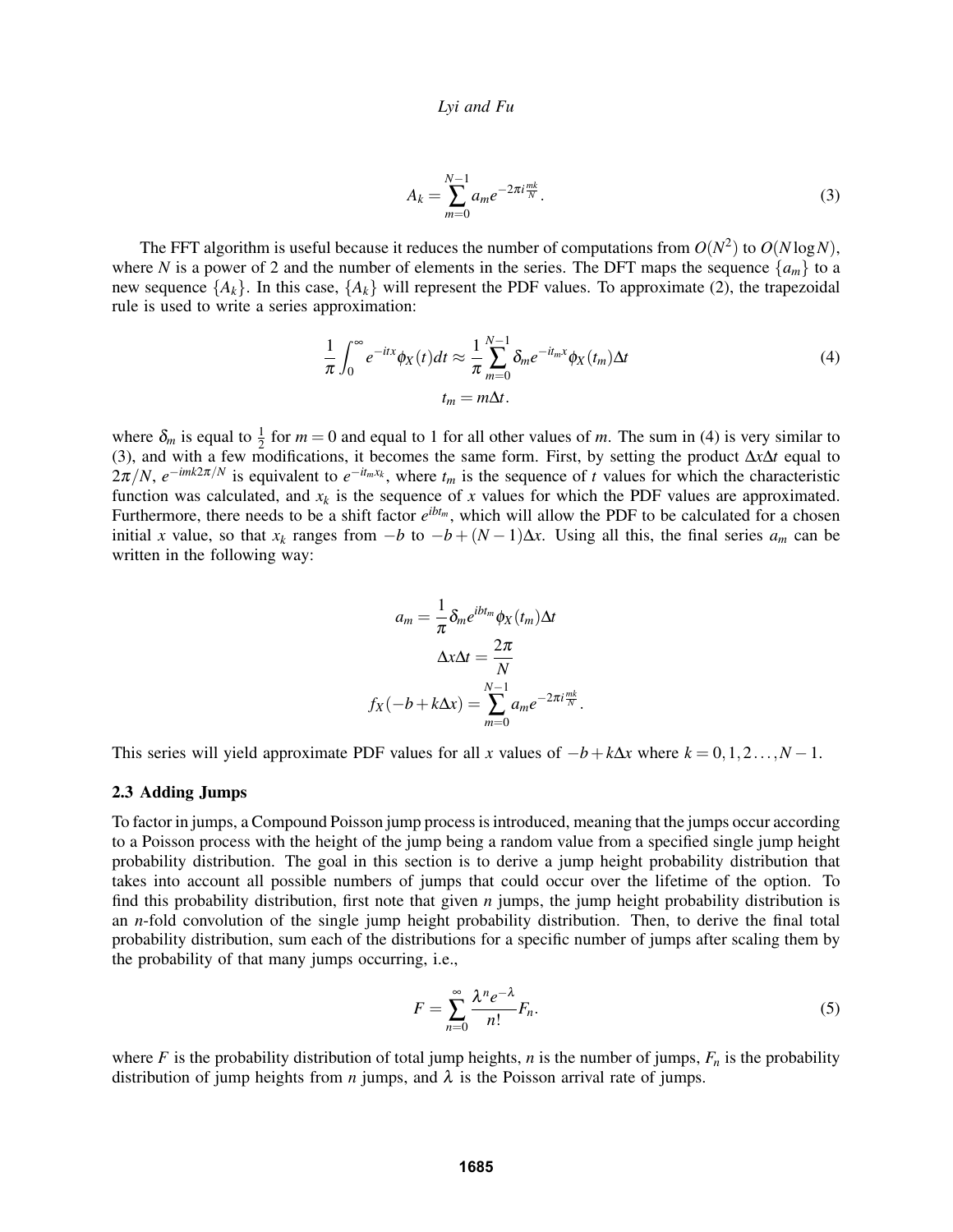## 2.4 Implementing Jumps

Practical implementation of the jump process requires truncation of the number of possible jumps, so a maximum number of jumps  $I_0$  is chosen such that the tail probability after  $I_0$  in the Poisson distribution is less than some threshold:

$$
I_0 = \min_j \left[ \sum_{i=j+1}^{\infty} \frac{\lambda^i e^{-\lambda}}{i!} < \varepsilon \right]. \tag{6}
$$

The tail probability was then added back to the probability of  $I_0$  jumps occurring.

If the single jump height probability distribution is continuous, then it must be discretized so it can be convolved with the probability distribution of  $ln(S_T)$ . The discretization process is given by

$$
\mathbb{P}(J=j) = C\left(j + \frac{\Delta x}{2}\right) - C\left(j - \frac{\Delta x}{2}\right),\tag{7}
$$

which is the probability that the jump height *J* is equal to *j*.  $C(x)$  is the cumulative distribution function of the distribution being discretized and ∆*x* is the spacing of the discretization. Note that the ∆*x* here must equal the ∆*x* in the characteristic function inversion.

If the distribution is infinite, then the tail probabilities are truncated and then added to the ends of the discretized distribution. Overall, this discretization method is very similar to (Fu et al. 2016). The only difference between these two schemes is the handling of the tail probabilities.

# 2.5 Putting It Together

We want our final model to account for stochastic volatility and jumps.

$$
dS_t = \mu S_t dt + \sqrt{V_t} S_t dW_{1,t} + JS_t dN_t
$$
  

$$
dV_t = \kappa (\theta - V_t) dt + \varepsilon \sqrt{V_t} dW_{2,t}
$$
  

$$
dW_{1,t} W_{2,t} = \rho dt
$$

In addition to the Heston model terms defined in Section 2.1 there are now jump process terms in our model. *J* is the random jump height and  $N_t$  is the Poisson jump counting process. It is clear from the dynamics that the model incorporates both stochastic volatility and jumps, specifically the Heston model plus a compound Poisson process. To find the analytical solution to this model we use the two probability distributions derived earlier: the total jump height probability distribution from Sections 2.3 and 2.4 and the recovered distribution for  $\ln(S_T)$  from Sections 2.1 and 2.2. The final price probability distribution can now be derived by simply convolving the two distributions, yielding a price distribution that accounts for both stochastic volatility and jumps. The price of European options can then be priced using this final distribution through a simple sum. For a European call option the price is the discounted expectation of the payoff of the option:

$$
Price = e^{-rT} \sum_{s \in S} \mathbb{P}(\ln(S_T) = s)(e^s - K)^+, \tag{8}
$$

where *K* is the strike price, *T* is the time to maturity, *r* is the risk-free interest rate.  $(e^{s} - K)^{+}$  represents the payoff of the option if the final log asset price is *s*, and  $\mathbb{P}(\ln(S_T) = s)$  is the probability of the log asset price being *s*, which is taken from the final price probability distribution. The option price is then the sum in (8) calculated for all *s* in the set of possible log stock prices in the final price probability distribution, *S*. For the remaining part of this paper, this model will be referred to as the stochastic volatility with jumps (SV-J) model.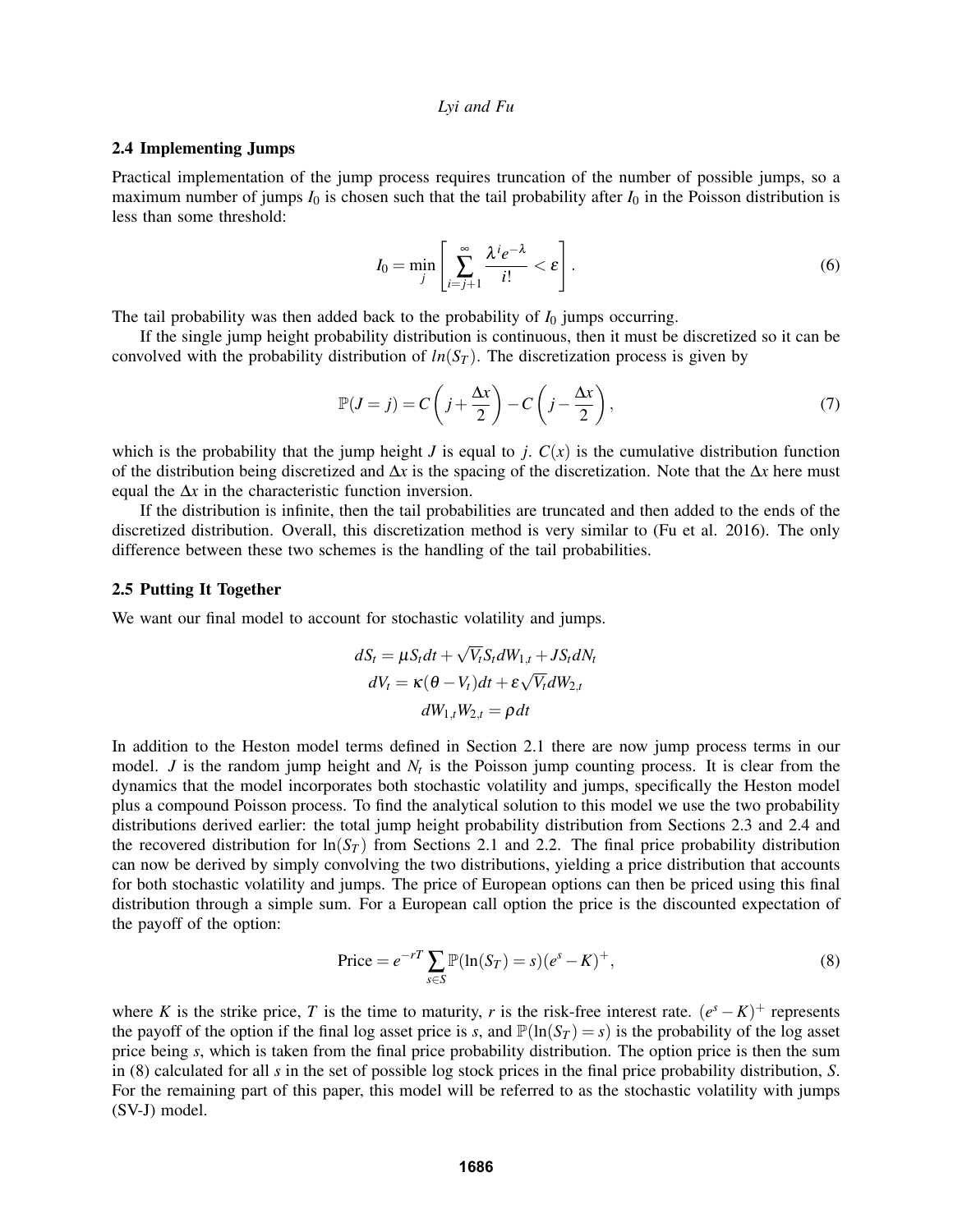## 3 MONTE CARLO SIMULATION

## 3.1 Framework

When the option pricing model is complex, it is difficult to compute the analytical solution. Therefore, most researchers and practitioners turn to Monte Carlo simulation methods, due to its ease of accommodating these complicated formulations. However, these simulations can become computationally expensive, so it is crucial to develop methods that reduce computation time while improving precision and accuracy, e.g., variance reduction techniques such as control variates, which we investigate in our work here. In this paper, only the the stochastic volatility diffusion is simulated. The probabilities of the jump heights are known, because they were derived in Sections 2.3 and 2.4, and the jumps are added analytically via the distribution derived in Section 2. This was done because if jumps were also simulated, there would be too many sources of variation, requiring a large number of replications to achieve precise results.

In order to simulate the Heston model, the processes  $S_t$  and  $V_t$  must be discretized for simulation:

$$
S_{t+1} = S_t + \mu S_t \Delta t + S_t \sqrt{V_t^+ \Delta t} W_{1,t}
$$
  
\n
$$
V_{t+1} = V_t^+ + \kappa (\theta - V_t^+) \Delta t + \varepsilon \sqrt{V_t^+ \Delta t} W_{2,t}.
$$
\n(9)

Another important part of the simulation is the generation of two random variables  $W_{1,t}$  and  $W_{2,t}$  with  $\rho$ correlation, which are generated via

$$
W_{1,t} \sim \mathcal{N}(0,1), Z \sim \mathcal{N}(0,1)
$$
  
\n
$$
W_{2,t} = \rho W_{1,t} + \sqrt{1 - \rho^2} Z.
$$
\n(10)

Once *W*1,*<sup>t</sup>* and *W*2,*<sup>t</sup>* are generated for the entire sample path, the asset price path can be generated up to the maturity date,  $T$ . The price at the maturity date,  $S_T$ , is added to the jump distribution and the expectation is calculated.

$$
\begin{aligned} \text{Price} &= e^{-r} \mathbb{E}[(S_T e^J - K)^+] \\ &= e^{-r} \sum_{j \in J} \mathbb{P}(j)(S_T e^j - K)^+ \end{aligned} \tag{11}
$$

In (11), *J* is the random variable representing the log jump height and *j* represents a possible log jump height. *T* is the maturity date and *K* is the strike price.

#### 3.2 Control Variates

The control variates method uses a statistic generated from the sample with known expectation to help correct the statistic of interest; details of the method are provided in (Banks et al. 2009). In this paper, multiple control variates were tested. Choosing control variates can be tricky, as the requirement of known expectation is not always easy to satisfy. In this case, the average value of  $W_{1,t}$ ,  $W_{2,t}$ , and  $V_t$  of the option were tested as control variates. The two variables,  $W_{1,t}$  and  $W_{2,t}$  have a known mean of zero and thus are suitable.

The average level of volatility was also tested, as it had a known expectation. However, it is important to note that the expectation of  $\frac{1}{N} \sum V_t$  is not simply  $\theta$ , the mean volatility level; this is only true if  $V_0 = \theta$ . However, it is possible to calculate the expectation using the sequence  $\{X_i\}$  defined as follows:

$$
\frac{1}{N} \mathbb{E} \left[ \sum_{i=0}^{N-1} V_i \right] = \frac{1}{N} \sum_{i=0}^{N-1} X_i
$$
  

$$
X_0 = V_0
$$
  

$$
X_{i+1} = X_i + \kappa (\theta - X_i) \Delta t.
$$
 (12)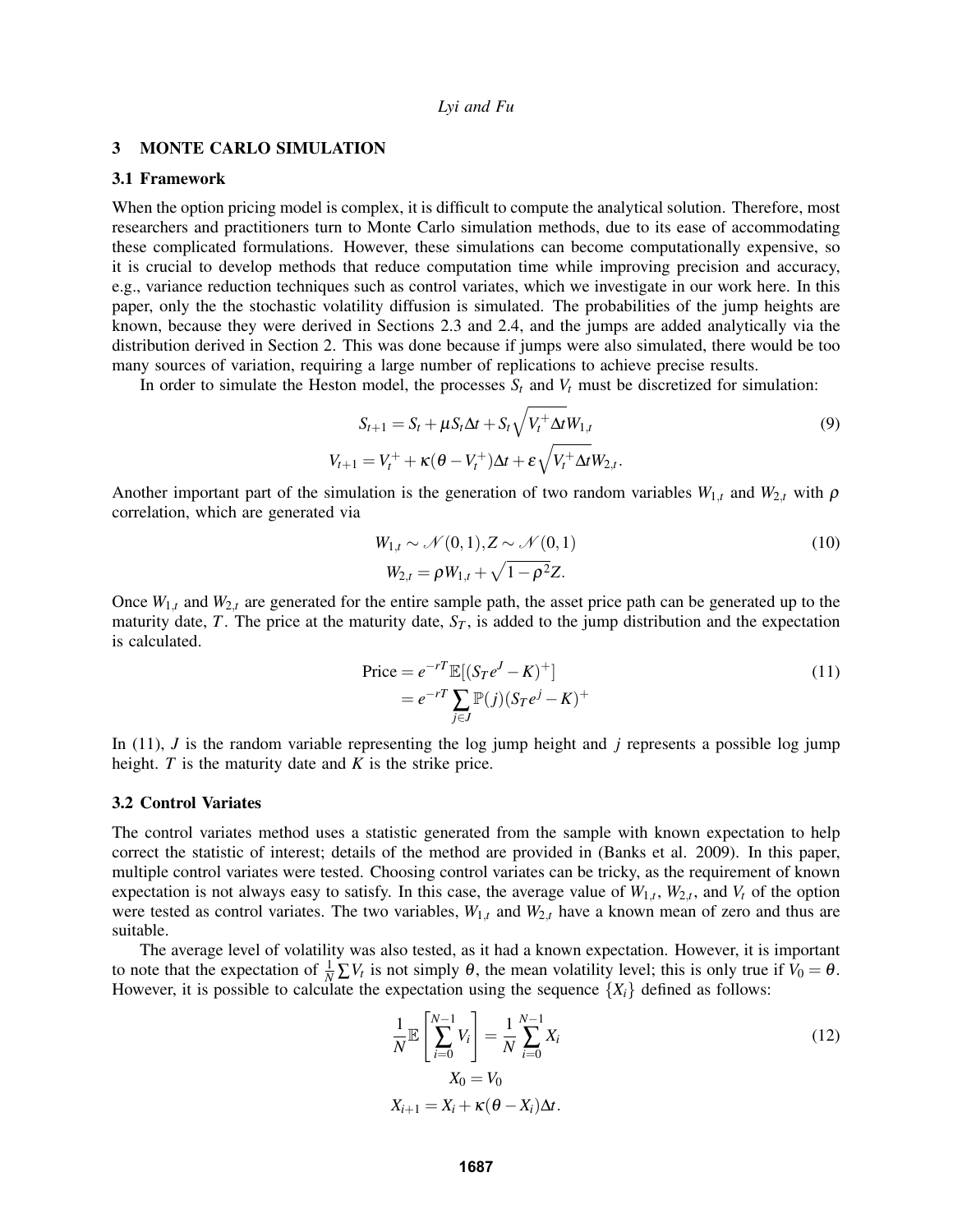The new process  $X_i$  captures the expectation of  $V_i$ , because the random motion of  $V_i$  has expectation zero, and satisfies (12), since

$$
\frac{1}{N} \mathbb{E} \left[ \sum_{i=0}^{N-1} V_i \right] = \frac{1}{N} \mathbb{E} [V_0 + V_0 + \kappa (\theta - V_0) \Delta t \n+ \varepsilon \sqrt{V_0} \Delta W_{2,1} \dots V_{N-2} + \kappa (\theta - V_{N-1}) \Delta t + \varepsilon \sqrt{V_{N-1}} \Delta W_{2,N-1}].
$$

Note that ∆*W*2,*<sup>t</sup>* has expectation zero, so all terms that contain ∆*W*2,*<sup>t</sup>* can be ignored, which leaves

$$
\frac{1}{N}\mathbb{E}[V_0+V_0+\kappa(\theta-V_0)\Delta t+\cdots+V_{N-1}+\kappa(\theta-V_{N-1})\Delta t].
$$

This new expression is the same as the sum of  $X_i$ , as it only contains the mean reverting portion of  $V_i$ . In the simulation, the process  $X_i$  was generated and averaged to determine the average value of  $V_t$ . Now that we have the expectations of the average values of  $W_{1,t}$ ,  $W_{2,t}$ , and  $V_t$ , each will be tested as a control variate.

# 4 SIMULATION AND ANALYTICAL RESULTS

The Monte Carlo simulations and analytical solution are presented in this section. The results are obtained using the exact model and Monte Carlo framework detailed in the previous sections. The code was written in Python and run on a laptop with 8GB LPDDR3 Onboard SDRAM and an Intel Core i5-7200U 2.5GHz Processor. The parameters for the simulation are  $S_0 = 100$ ,  $K = 100$ ,  $T = 1$ ,  $\kappa = 6.21$ ,  $\theta = 0.019$ , *V*<sub>0</sub> = 0.010201,  $\varepsilon$  = .61,  $\mu$  = 0.0319,  $\rho$  = −.7. As for the jump distribution,  $J \sim ln \mathcal{N}(-.025, .05)$ ,  $\lambda$  = 5, and the simulation used 1,000 time steps. The results from the analytical model, basic Monte Carlo estimation and Monte Carlo estimation with  $W_{1,t}$  as a control variate are given in Table 1.

| <b>Replications</b> | 95% CI         | $\%$ Err | SE.    | Time (Seconds) |
|---------------------|----------------|----------|--------|----------------|
| $SV-I$              | 7.421          | $\theta$ | $_{0}$ | 0.359          |
| MC(1,000)           | (6.687, 7.548) | 4.1      | 0.22   | 11             |
| MC(10,000)          | (7.229, 7.506) | 0.7      | 0.07   | 110            |
| MC(100,000)         | (7.419, 7.507) | 0.6      | 0.02   | 1202           |
| CV(1,000)           | (6.958, 7.479) | 2.7      | 0.13   | 11             |
| CV(10,000)          | (7.362, 7.529) | 0.3      | 0.04   | 110            |
| CV(100,000)         | (7.419, 7.472) | 0.3      | 0.01   | 1202           |

Table 1: Comparison of Analytical Solution and Monte Carlo

From left to right, the columns are the number of replications and type of simulation estimation, 95% confidence interval (CI), the percent error from the SV-J value, standard error, and time required for the calculation. The first row in Table 1 provides the analytical solution provided by the stochastic volatility with jumps (SV-J) model discussed in Section 2. This is the price that was used to calculate percent errors in the Monte Carlo simulation results. Rows 2 through 4 are the results of the Monte Carlo without any control variates. As the replications increased, the standard error and the percent error decreased. However, it is important to note the computation cost. At 100,000 replications the simulation ran for 1202 seconds. This is a substantial computational cost that must be considered when deciding to implement the Monte Carlo method for pricing. Additionally, while adding control variates does have some computational cost, it is virtually negligible when compared to the computational cost of the Monte Carlo simulation itself, resulting in the identical rounded run times in Table 1 between the naive Monte Carlo estimation and control variate estimation.

The rows titled CV are the results from the control variate Monte Carlo. The specific control variate used in this case was  $W_{1,t}$ , the random motion of the price path. The control variate increased the precision of the simulation compared to the basic the Monte Carlo, as seen by the standard errors of Table 1 and in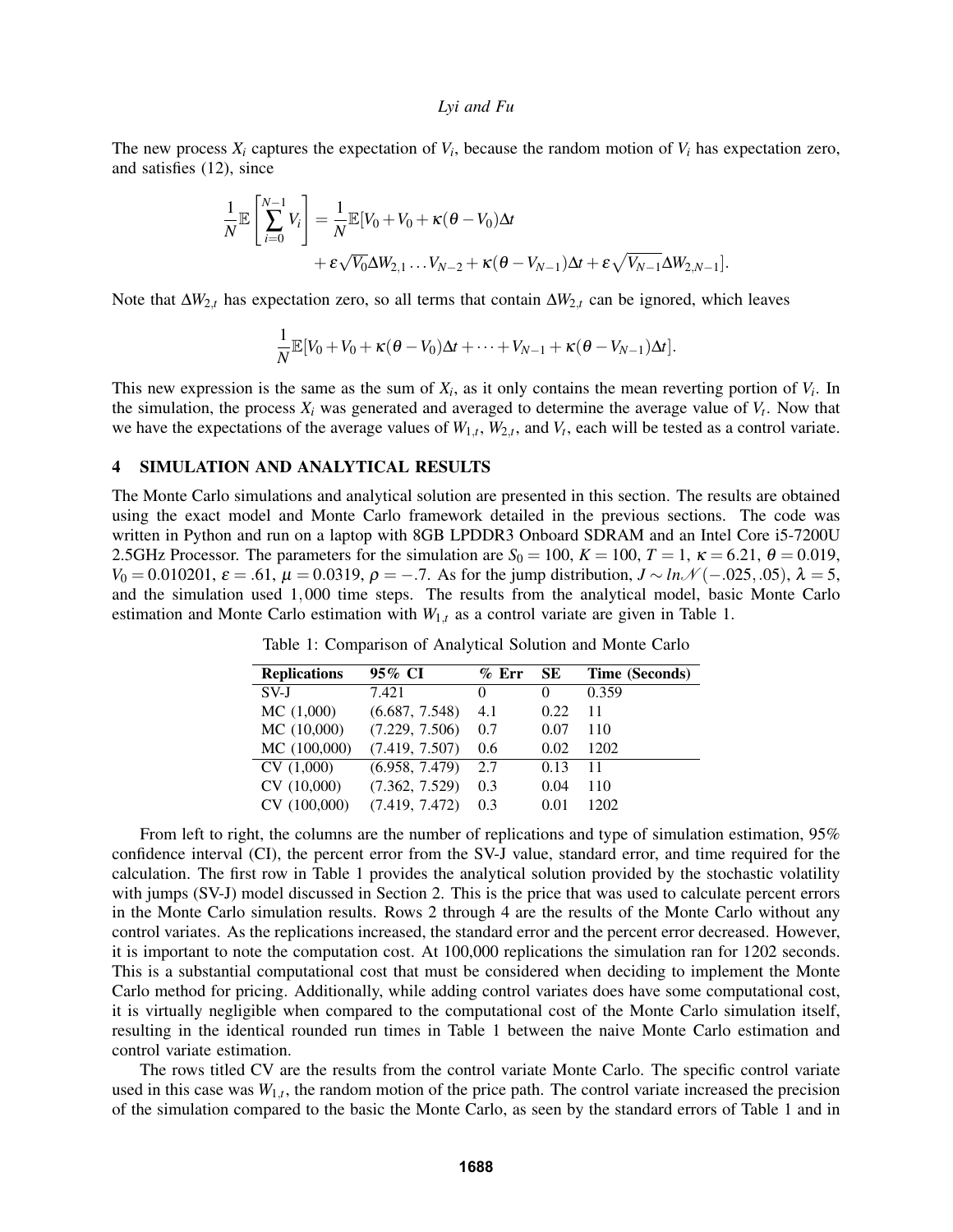

Figure 2: Confidence intervals from Table 1

a graph of the confidence intervals in Figure 2. However, not all the control variates tested increased the precision as significantly as  $W_{1,t}$ .

Table 2 and Figure 3 presents the results of various other control variates. Each of these Monte Carlo simulations was run with 10,000 replications. The computation times are not shown, as they are very similar to the computation times of 10,000 replications in Table 1. In Table 2, *W*1,*<sup>t</sup>* resulted in the lowest standard error. The other two control variates,  $W_{2,t}$  and  $V_t$ , also reduced the standard error but not as much as  $W_{1,t}$ . The confidence intervals are even smaller when the maturity is shorter. Using the exact parameters

| <b>Control Variate</b> | 95% CI               | $\%$ Err | <b>SE</b> |
|------------------------|----------------------|----------|-----------|
| SV-J                   | 7.421                | $^{(1)}$ | $^{(1)}$  |
| MC                     | (7.191, 7.465)       | 1.3      | .07       |
| $W_{1,t}$              | (7.310, 7.476)       | 0.4      | .04       |
| $W_{2,t}$              | $(7.213, 7.458)$ 1.1 |          | .06       |
| V,                     | $(7.292, 7.535)$ 0.1 |          | .06       |

Table 2: Comparison of Various Control Variates

as Table 1 except a maturity of  $T = 0.1$  years, confidence intervals were calculated for the basic Monte Carlo estimation and using  $W_{1,t}$  as a control variate. The results are show in Table 3.

| <b>Replications</b> | 95% CI         | SЕ    |
|---------------------|----------------|-------|
| SVJ                 | 3.170          | 0     |
| MC(1,000)           | (2.989, 3.186) | 0.050 |
| MC (10,000)         | (3.141, 3.202) | 0.016 |
| MC (100,000)        | (3.151, 3.170) | 0.005 |
| CV(1,000)           | (3.088, 3.175) | 0.022 |
| CV (10,000)         | (3.167, 3.194) | 0.007 |
| CV (100,000)        | (3.166, 3.174) | 0.002 |

Table 3: Simulation results for Short Maturity,  $T = 0.1$ 

Table 3 illustrates that for shorter maturities the standard errors are much smaller because the price underlying asset has less time to change, leading to less variance in the final price distribution. Furthermore,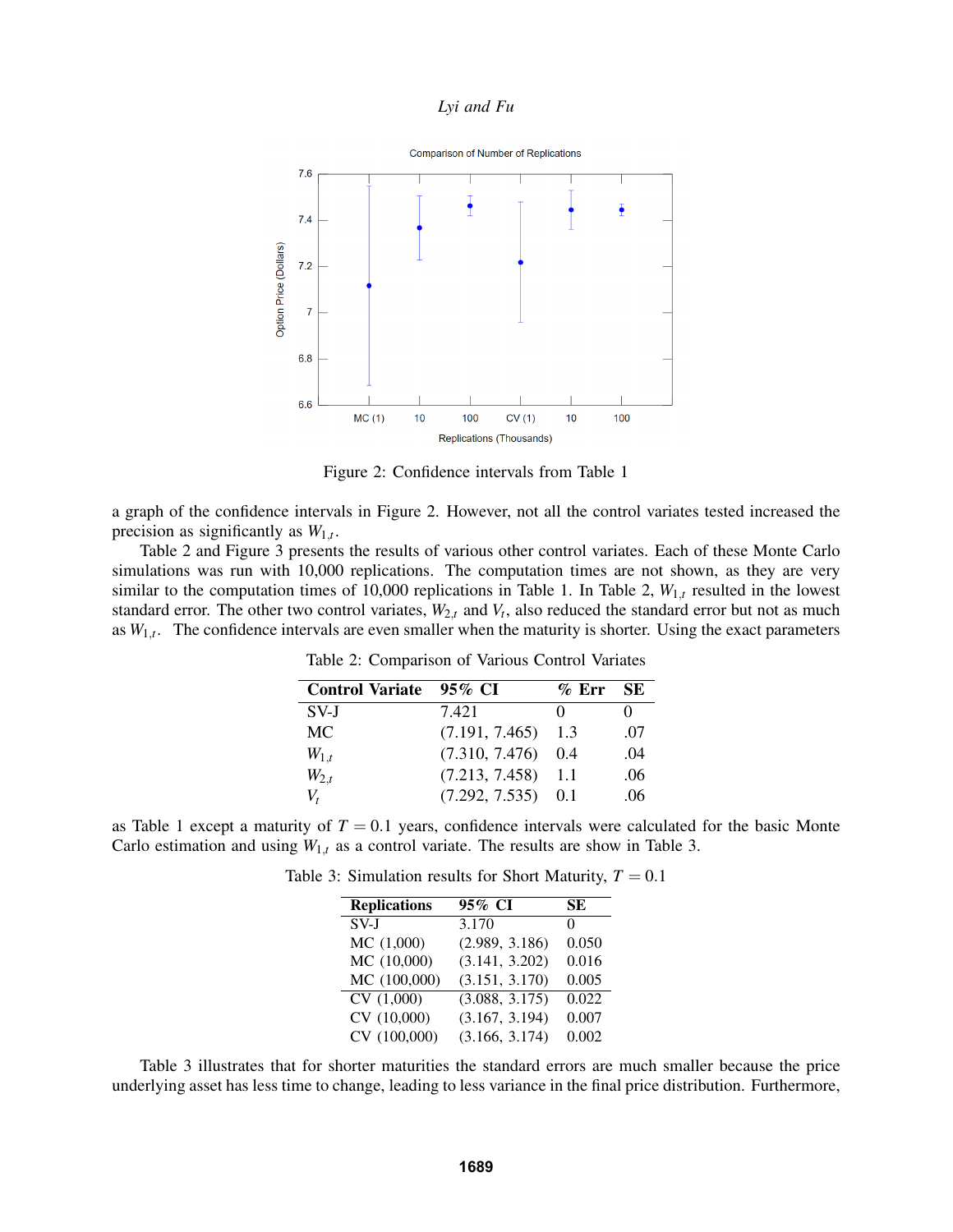

Figure 3: Confidence intervals from Table 2

the control variate  $W_{1,t}$  continues to reduce the standard error by around 50% compared to the basic Monte Carlo simulation.

Next, the SV-J model is compared to the standard Black-Scholes model. To illustrate the differences between these two models, the option prices from both models were calculated over a range of strike prices. The prices were calculated for a short maturity option and a longer maturity option. The SV-J model should show characteristics that the Black-Scholes fails to capture when pricing short maturity options. However, for the longer maturity case, when the Black-Scholes model works relatively well, the proposed model should have similar prices to the Black-Scholes model.

The parameters for the SV-J model were the same as the ones used in Table 1 with two exceptions. Instead of a single strike price, Figure 4 calculates the call option price for a range of strike prices. Second, the initial volatility,  $V_0$  is set to equal  $\theta$ , the mean level of volatility in the Heston model. This is done so the mean level of volatility in the path is  $\theta$ . As for the Black-Scholes prices, the prices are calculated using the well known Black-Scholes equation,

$$
C(S_t, T) = S_t N(d_1) - e^{-\mu(T-t)} K N(d_2)
$$

$$
d_1 = \frac{1}{\sigma \sqrt{T-t}} \left( \ln \left( \frac{S_t}{K} \right) + \left( \mu + \frac{\sigma^2}{2} \right) (T-t) \right)
$$

$$
d_2 = d_1 - \sigma \sqrt{T-t},
$$

where  $C(S_t, T)$  is the Black-Scholes call price for an asset with current value  $S_t$  at the maturity date  $T$ . The asset is assumed to follow geometric Brownian motion with parameters  $\mu$  and  $\sigma$ , and  $N(x)$  is the standard normal cumulative distribution function.

The parameters used in the Black-Scholes equation are shown below.

$$
S_0 = 100, K = [85, 120], \sigma = \sqrt{\theta}, \mu = 0.0319
$$

Most parameters are the same as Table 1 as long as they are applicable to Black-Scholes. The  $\sigma$  was Most parameters are the same as Table T as long as they are applicable to Black-Scholes. The  $\sigma$  was chosen as the  $\sqrt{\theta}$  because  $\theta$  is the expected mean level of volatility, and the  $V_t$  process is square rooted in the  $S_t$  process. These parameters are used to calculated the option prices for both a short,  $T = .1$  year, and long,  $T = 1$  year, maturity option. The results are presented in Figures 4 and 5, respectively. Also note that computation time for these curves are negligible, since they are analytical solutions and do not require simulation.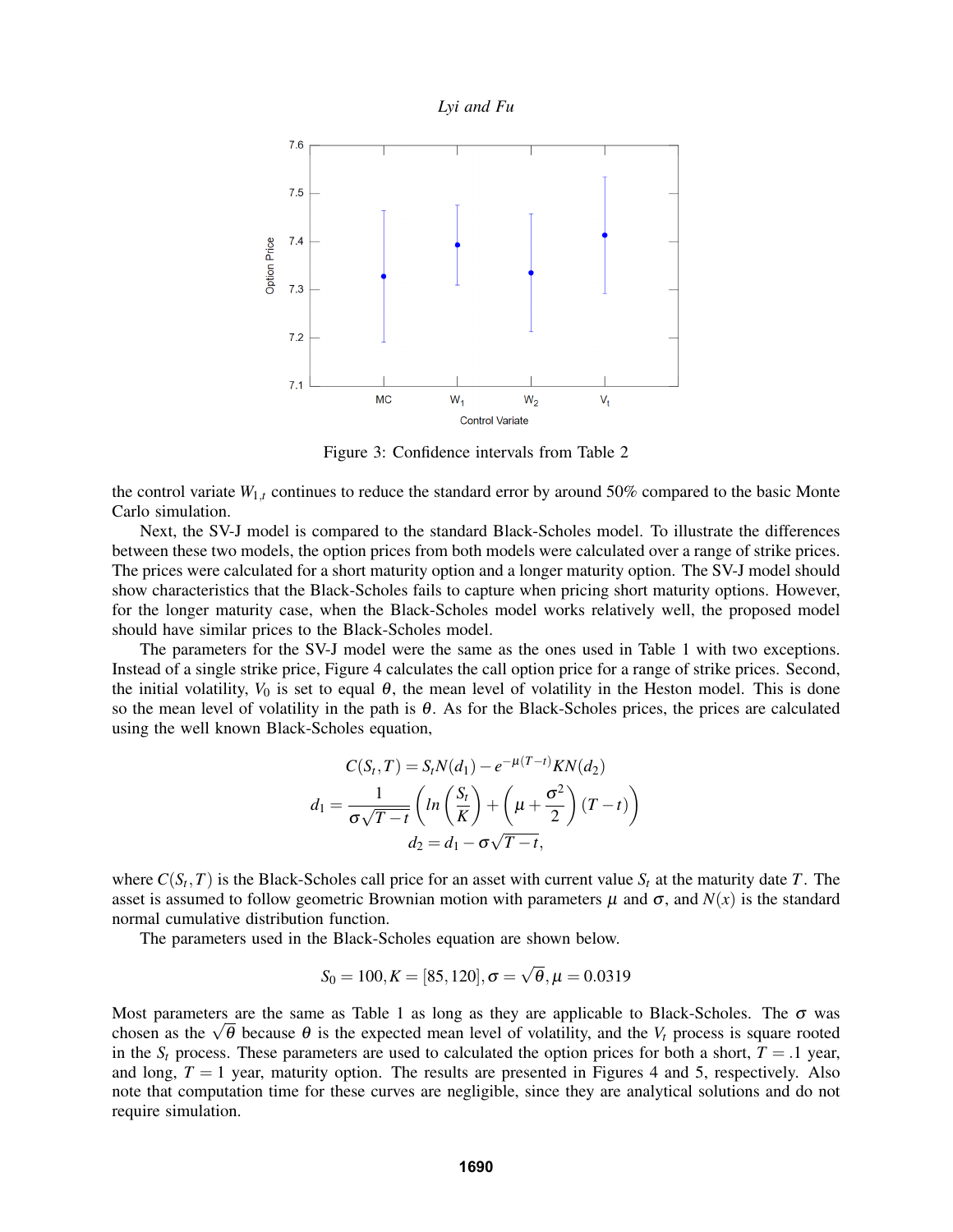



Figure 4: Comparison of call option price from SV-J and Black-Scholes model in short maturity cases  $(T = 0.1)$ .

Figure 4 illustrates the short maturity option prices from both models. For the low strike prices in Figure 4 the Black-Scholes prices are significantly higher than the SV-J model. The Black-Scholes model has been known to overvalue these types of options, especially on short maturities and, in Figure 4, the SV-J model prices these options cheaper than the Black-Scholes. Figure 4 provides some evidence that the SV-J model, with the right calibration of parameters and jumps, could resolve this issue. Next, we can look at the larger strike prices, the deep out-of-the-money options, the Black-Scholes model has historically undervalued these options. So, the SV-J model should have prices higher than the Black-Scholes model, and this is exactly what we see in Figure 4.

For longer maturities, the Black-Scholes model performs well, so we would hope that the SV-J model would produce similar results. Figure 5 graphs the prices from the Black-Scholes model and SV-J model across the same range of strikes as Figure 4. From the graph, it is apparent that the two models yield very similar results for longer maturity options. This is reassuring, and combined with the results from Figure 4, provides strong evidence that the SV-J model can solve many of the shortcomings of Black-Scholes while still performing well for the long maturity options.

# 5 CONCLUSION AND FUTURE RESEARCH

In this paper, an asset price model with stochastic volatility and jump discontinuities is proposed. The Fast Fourier transform is used to recover a probability density function from the characteristic function of the Heston Model, which is convolved with the jump size distribution, yielding a final price distribution from which the expected payoff of European options can be calculated. The model is shown to resolve the issues Black-Scholes traditionally has with short maturity options. The analytical solution is then also compared to traditional Monte Carlo simulations with control variates implemented.

Three control variates were tested in the simulation experiment, and the results suggest that  $W_{1,t}$ , the random motion of the stock price, is the best control variate for variance reduction. In the future, it would be interesting to test other control variates or other variance reduction techniques. Another interesting possible area for future research would be to use more than one control variate; identifying the most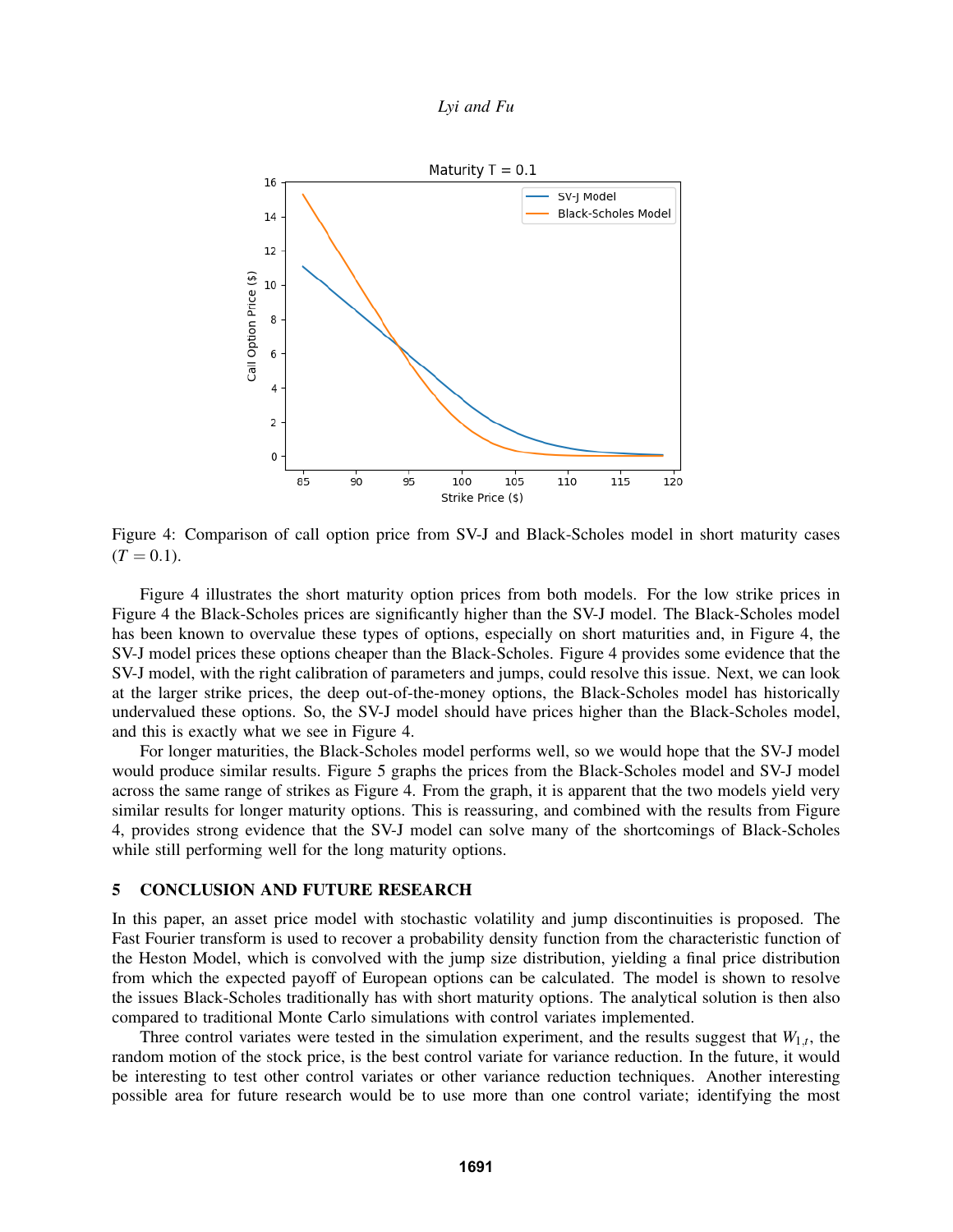



Figure 5: Comparison of call option price from SV-J model and Black-Scholes model in long maturity cases  $(T = 1)$ .

effective combination of control variates would be useful for applying simulations to real data. Finally, the most natural extension of this paper would be to apply this model to real data. To do this, the model parameters would have to be calibrated according to the data.

### ACKNOWLEDGMENTS

This work was supported in part by the National Science Foundation under Grants CMMI-1362303 and CMMI-1434419.

## REFERENCES

- Banks, J., J. Carson, B. Nelson, and D. Nicol. 2009. *Discrete-Event System Simulation*. Prentice-Hall New Jersey.
- Bernstein, P. 2012. *Capital Ideas: The Improbable Origins of Modern Wall Street*. Wiley.
- Black, F., and M. Scholes. 1973. "The Pricing of Options and Corporate Liabilities". *Journal of Political Economy* 81(3):637–654.
- Carr, P., and D.Madan. 1999. "Option Valuation Using the Fast Fourier Transform". *Journal of Computational Finance* 2(4):61–73.
- Crisostomo, R. 2015. "An Analysis of the Heston Stochastic Volatility Model: Implementation and Cali- ´ bration Using Matlab". *arXiv preprint arXiv:1502.02963*.
- Fu, M. C., B. Li, G. Li, and R. Wu. 2016. "Option Pricing for a Jump-Diffusion Model with General Discrete Jump-Size Distributions". *Management Science* 63(11):3961–3977.
- Heston, S. L. 1993. "A Closed-Form Solution for Options with Stochastic Volatility with Applications to Bond and Currency Options". *The Review of Financial Studies* 6(2):327–343.
- The Options Clearing Corporation 2017. "Monthly Statistics Report For Equity Options". Accessed August 23rd 2017. https://www.theocc.com/webapps/historical-volume-query.
- Wu, L. 2007. "From Characteristic Functions and Fourier Transforms to PDFs/CDFs and Option Prices". *Zicklin School of Business, Baruch College*. http://faculty.baruch.cuny.edu/lwu/890/adp transform.pdf.